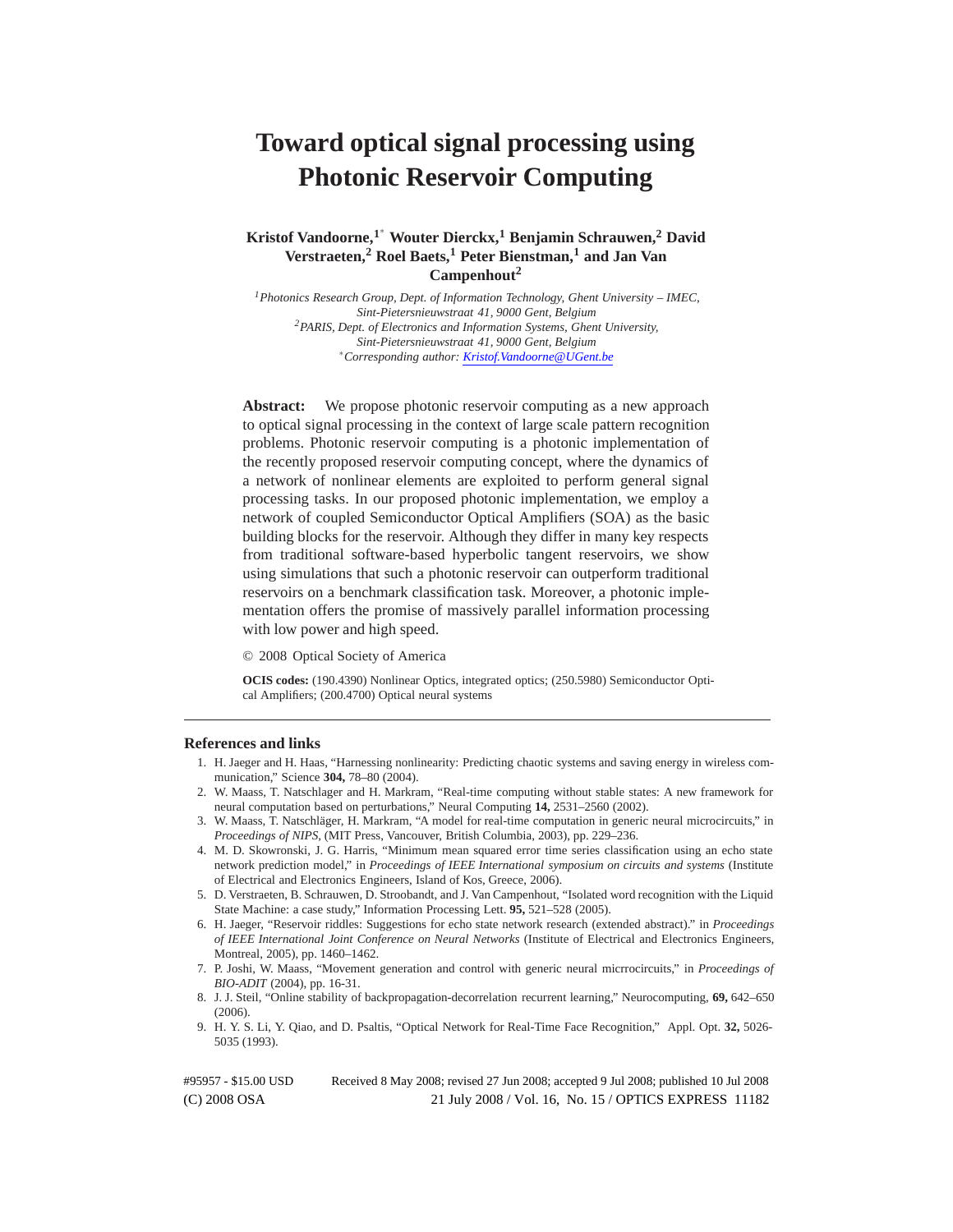- 10. B. Javidi, J. Li, and Q. Tang, "Optical Implementation of Neural Networks for Face Recognition by the Use of Nonlinear Joint Transform Correlators," Appl. Opt. **34,** 3950–3962 (1995).
- 11. M. Hill, E. Edward, E. Frietman, H. de Waardt, H. J. S. Dorren, and G. Khoe, "All Fiber-Optic Neural Network Using Coupled SOA Based Ring Lasers," IEEE Trans. Neural Networks, **13,** 1504–1513 (2002).
- 12. C. M. Bishop, *Neural Networks for Pattern Recognition* (Clarendon Press, Oxford, 1995).
- 13. V. N. Vapnik, "An overview of statistical learning theory," IEEE Trans. Neural Networks **10,** 988–999 (1999).
- 14. R. Legenstein and W. Maass, "What makes a dynamical system computationally powerful?" in *New directions*
- *in statistical signal processing : from systems to brain,* S. Haykin, ed. (MIT Press, Cambridge, MA, 2007). 15. Reservoir lab, "Reservoir Computing Toolbox". http://www.elis.ugent.be/rct
- 16. D. Verstraeten, B. Schrauwen, M. D'Haene, and D. Stroobandt, "An experimental unification of reservoir computing methods," Neural Networks **20,** 391–403 (2007).
- 17. G. P. Agrawal and N. A. Olsson, "Self-Phase Modulation and Spectral Broadening of Optical Pulses in Semiconductor-Laser Amplifiers," IEEE J. Quantum Electron. **25,** 2297–2306 (1989).
- 18. H. S. Rong, Y. H. Kuo, S. B. Xu, A. S. Liu, R. Jones, and M. Paniccia, "Monolithic integrated Raman silicon laser," Opt. Express **14,** 6705–6712 (2006), http://www.opticsinfobase.org/abstract.cfm?URI=oe-14-15-6705.
- 19. M. Cernansky and M. Makula, "Feed-forward echo state networks," in *Proceedings of IEEE International Joint Conference on Neural Networks* (Institute of Electrical and Electronics Engineers, Montreal, 2005), pp. 1479– 1482 vol. 1473.
- 20. A. N. Tikhonov and V. I. Arsenin, *Solutions of ill-posed problems* (Winston & Sons, Washington, 1977).
- 21. H. Jaeger, "Adaptive nonlinear system identification with echo state networks," in *Proceedings of NIPS,* (MIT Press, Cambridge, MA, 2003), pp. 593–600.

#### **1. Introduction**

We propose photonic reservoir computing as a new framework to handle classification and regression problems. It is based on a photonics implementation of the recently proposed reservoir computing concept [1,2], where the internal dynamics of a large network of nonlinear elements are used to distinguish between different time-varying signals, and in this way perform a classification task.

The traditional incarnation of reservoir computing is a purely software based one, where the nonlinearities are often the *tanh*–based nodes found in neural networks. Such reservoirs have been employed successfully in a large variety of applications like speech recognition [3–5], event detection [6], robot control [7] and chaotic time series generation and prediction [1, 8].

Rather than simulating a nonlinear element using a software algorithm, we propose to implement such an element using a photonics device. This could have advantages in terms of speed and power efficiency. Moreover, due to the interplay between carriers and photons, photonic nodes can have internal dynamics which are much richer than the static *tanh* nodes used in software nodes, which could result in better processing capabilities. However, it is not entirely obvious whether simply translating the *tanh* reservoir concept into photonics would be successful, as there are fundamental differences between a software *tanh* reservoir and a photonics reservoir. Firstly, light levels in a photonics implementation are always positive, whereas excitation levels in a neural network can be both positive and negative. Secondly, there are no practical limitations on the interconnection topology in a software implementation, whereas in e.g. a nano-photonic IC based implementation, many crossing interconnections between the elements are to be avoided for technological reasons.

In this paper, we will use numerical simulations to show that despite these fundamental differences, a reservoir of coupled SOA's can perform very well on a non-trivial classification task, even sometimes outperforming software-based *tanh* reservoirs because of the richer internal dynamics in the photonic nonlinear elements.

This paper is structured as follows. Because we assume that many readers from the photonics community are not familiar with recent advances in the field of machine learning, we will go deeper into the concept of reservoir computing in section 2. In section 3, we will discuss in more detail the photonic implementation aspects. Section 4 describes the simulation model we employed to assess the behavior a large network of coupled SOA's. Subsequently, in sec-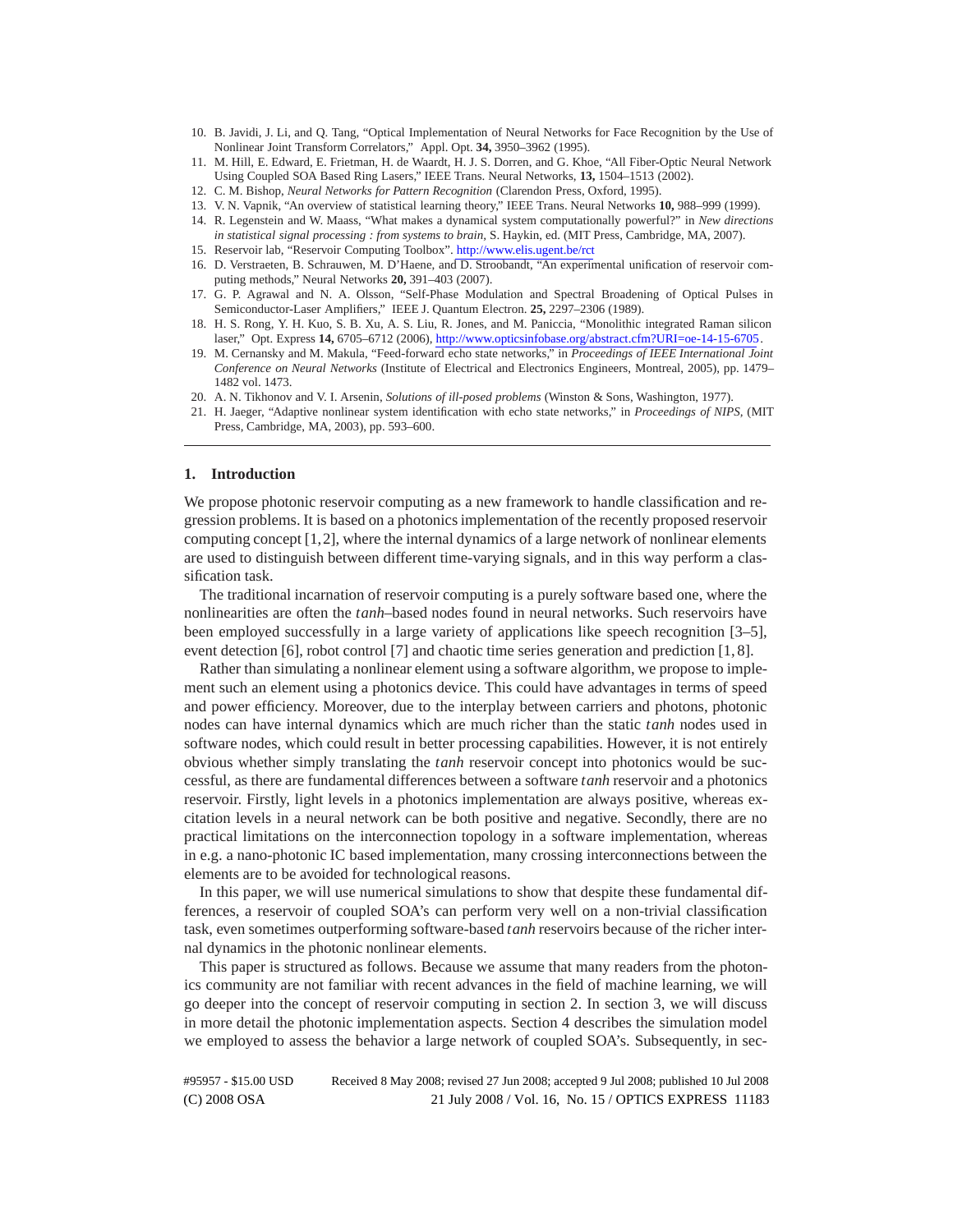tion 5 we show how the photonic reservoir performs in a non-trivial classification task, namely distinguishing between a triangular and a rectangular waveform. It turns out that a photonic reservoir — with only minimal tuning and a limited number of 25 SOA's — can already distinguish between the two signals over 97% of the time, which is better than a software based *tanh* implementation. Finally, in section 6 we give some conclusions and present a broader outlook.

## **2. Software based reservoir computing**

In this digital age, signals are often transformed into the digital domain for processing. Nature, however, shows us that there are alternative methods of information processing, which can be superior for complex classification and regression problems. One example is the performance of the human brain when it comes to recognizing patterns in a complex visual scene. The field of machine learning looks at the biological world as a source of inspiration for building classification systems. Neural networks are an example of such systems, consisting of large numbers of nonlinear nodes (the neurons), which are interconnected among each other using links with a certain weight. It is precisely these weights which are adapted during the training of the neural network in order to realize a system with a certain desired behavior. Several optical implementations of neural networks have already been made in the past [9–11] .

Feed-forward neural networks are structured in different layers where information only flows from one layer to the next. This corresponds to a time-invariant nonlinear mapping from the input to the output [12]. They have been extensively used for non-temporal problems and they are well understood due to their non-dynamic nature. At the same time this limits their applicability in dealing with time varying signals. Indeed, neural networks with feedback loops (so-called recurrent neural networks) provide some kind of internal memory which allows them to extract time correlations. However, such recurrent neural networks turn out to be very difficult to train, which limits their broad applicability.

Around 2002, two groups independently came up with a solution for this problem [1, 2]. The philosophy is to split the classifier in two parts. One part — the so called reservoir — is a random recurrent neural network that is left untrained and kept fixed during use. The timevarying input is fed into this reservoir and gives rise to complex internal dynamics. The second part of the classifier is a readout function, which takes as input the instantaneous reservoir state, i.e. the collection of all of the states of the individual elements, and produces an output decision. In order to be able to achieve useful functionality, this part of the system needs to be trained, typically on a set of inputs with known classifications. This process is visualized in Fig. 1, where the bars represent vectors in case of a multi-dimensional input, state or output. Any kind of classifier or regression function could be used, but it turns out that for most applications a simple linear regression suffices. In this way the interesting properties of recurrent neural networks are kept in the reservoir part, while the training is now restricted to the least-squares optimization of a linear memory-less readout function.

One might wonder why such an approach would be useful to solve complex classification tasks. However, it is well known in the machine learning community that projecting a lowdimensional input into a high-dimensional space can actually be beneficial for the performance of a classification algorithm, as classes which are separable only by a complicated nonlinear surface in the low-dimensional space, can become separable by a linear hyperplane in the highdimensional space. This concept is the basis of a broad range of machine learning methods, called Kernel methods [13].

The reservoir in a way converts the temporal correlations present in the signal into spatial correlations in the reservoir state. This is not to say that any recurrent neural network will achieve this. Rather, it appears that the dynamics of the network should ideally lie on the edge of stability [14]. This is usually achieved by tuning the amount of gain and loss in the network. If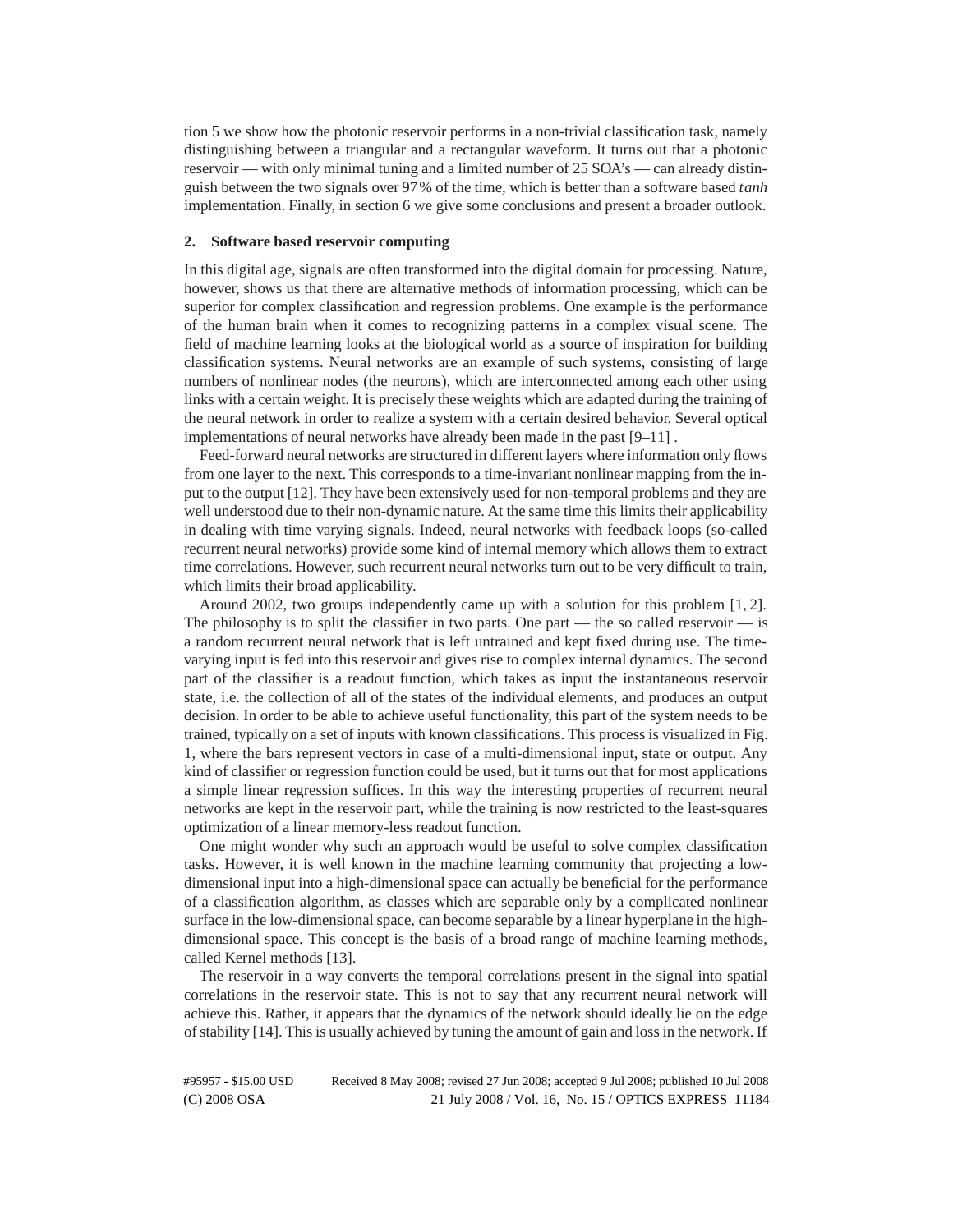the network is over-damped, then there is no memory inside the reservoir; if it is under-damped then the network will react too chaotically.



Fig. 1. Reservoir Computing

The reservoir used in reservoir computing does not necessarily have to be a neural network. Indeed, there have been conceptual implementations of reservoir computing using the surface of a real liquid as the reservoir, with objects being dropped into the liquid providing the timevarying inputs which set up complicated dynamical patterns on the liquid surface. There are, however, certain non-restrictive requirements that a complex nonlinear system needs to meet in order to be suitable as a computing reservoir. One of them is *fading memory*, which means that the influence of past inputs slowly fades away, and the network state asymptotically becomes independent of the initial conditions. Apart from these very broad requirements, the experience teaches us that the performance of the reservoir is fairly robust in terms of variations of the exact details of the nodes. Indeed, software reservoirs are mostly created randomly, i.e. with a random interconnection topology, and then tuned globally by rescaling the gain and input levels so their dynamics approximately match the edge of stability. This robustness of reservoir computing under perturbations of the reservoir is in strong contrast with digital electronics, where a single bit error can have disastrous consequences.

Recently a toolbox was created which is able to simulate and test a wide variety of reservoirs, mostly based on neural networks [15]. One of those is the classical variant where the signals are analog and every node is a hyperbolic tangent function operating on a time-integrated weighed sum of its inputs. This function is S-shaped as in Fig. 2 (left). In this kind of network the nodes themselves are very simple, while the dynamics arises from the complex interconnection topology. It is interesting to keep this in mind when comparing this to our proposed photonic implementation of reservoir computing.

#### **3. Photonic reservoir computing**

The present software implementations of reservoir computing are rather slow (typically 1 ms per simulation timestep) and therefore we investigate the potential of a hardware implementation based on light. This could have advantages in terms of speed and power efficiency due to the large bandwidth and fast nonlinear effects that are possible in a photonic implementation.

Because of the nature of reservoir computing, its implementation can be split up in two distinctive parts: the reservoir and the readout function. Since the computational power of reservoir computing resides mainly in the reservoir due to its feedback and nonlinearities, the focus of the current research is on a photonic reservoir, coupled to an off-line electronic readout. As mentioned before, the readout is most often a simple linear discriminant, but its training depends on mathematical calculations like matrix pseudo-inversion. This could initially be done off-line by a traditional computer or a dedicated electronic chip.

Since the requirements on the nature and the characteristics of the reservoir do not seem to be very stringent, we are faced with a vast choice of nonlinear components and effects to try and realize the reservoir. For the current study, we do not aim to design a system with optimal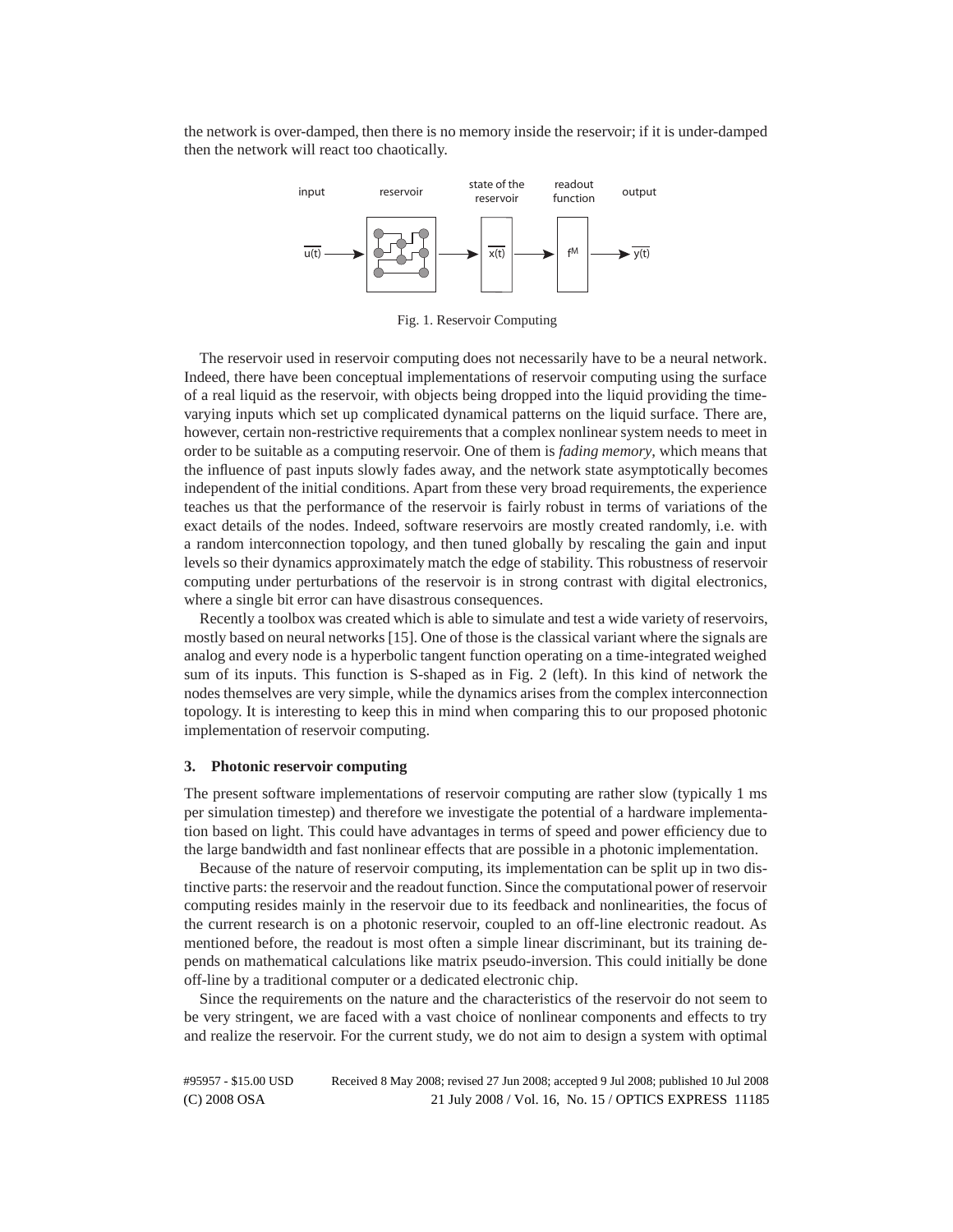performance in terms of speed and power usage, but rather we investigate a photonic reservoir which easily lends itself to future experimental verification.

We opted for a photonic chip with a network of many coupled Semiconductor Optical Amplifiers (SOA). We made this choice based on several observations. First of all, the steady-state power transfer curve of an SOA resembles the upper branch of the *tanh*-curve used in analog neural networks (Fig. 2), and thus seems an obvious choice for a first implementation of a photonic reservoir. SOA's also lend themselves to compact integration on a photonic integrated circuit. Although the nonlinearities in SOA's are not extremely fast, they are broadband which makes the communication between adjacent nodes in the reservoir rather straightforward. A reservoir based on resonant photonic crystal cavities offers the potential for much faster nonlinear effects, but the potential mismatch in resonance wavelength between adjacent nodes could mean that signals cannot propagate very far into the network. This makes them less suited for a first prototype.

We stress the fact that it is not immediately obvious whether such a network of SOA's will make a good reservoir. Compared to *tanh* reservoirs, SOA's lack the symmetric lower branch of the *tanh* because optical power is non-negative. Also, if we want to implement this network on a chip, we are limited to non-crossing interconnections, which is inherently less rich than the random interconnection in software reservoirs. In spite of these two limitations, the SOA however has richer *internal* dynamical behavior as opposed to the static neurons used in *tanh* software reservoirs, which could be computationally more powerful. This dynamic behavior comes into play at higher data rates because of the interaction between the photons and the carriers. Since it is not a priori clear how the performance of this photonic reservoir will compare with a traditional *tanh* reservoir, we need to perform detailed simulations to resolve this issue. Answering this question is the main contribution of this paper.



Fig. 2. (left) *tanh* transfer characteristic used in analog neural network — (right) SOA: steady state power transfer curve

## **4. Simulation model**

We developed our simulation program for photonic reservoirs within the framework of the toolbox mentioned previously. This allowed us to utilize the existing training and evaluation schemes for the memory-less readout function. For further details of this open source toolbox we refer to the online manual [15] and the paper by D. Verstraeten et al. [16] where the toolbox was first introduced.

### *4.1. SOA model*

In our simulations we work with traveling wave SOA's. This kind of SOA has anti-reflection coatings on its facets, which allows us to neglect the influence of reflections. We use the standard traveling wave SOA equations [17].  $P(z, \tau)$  and  $\phi(z, \tau)$  represent the power and phase and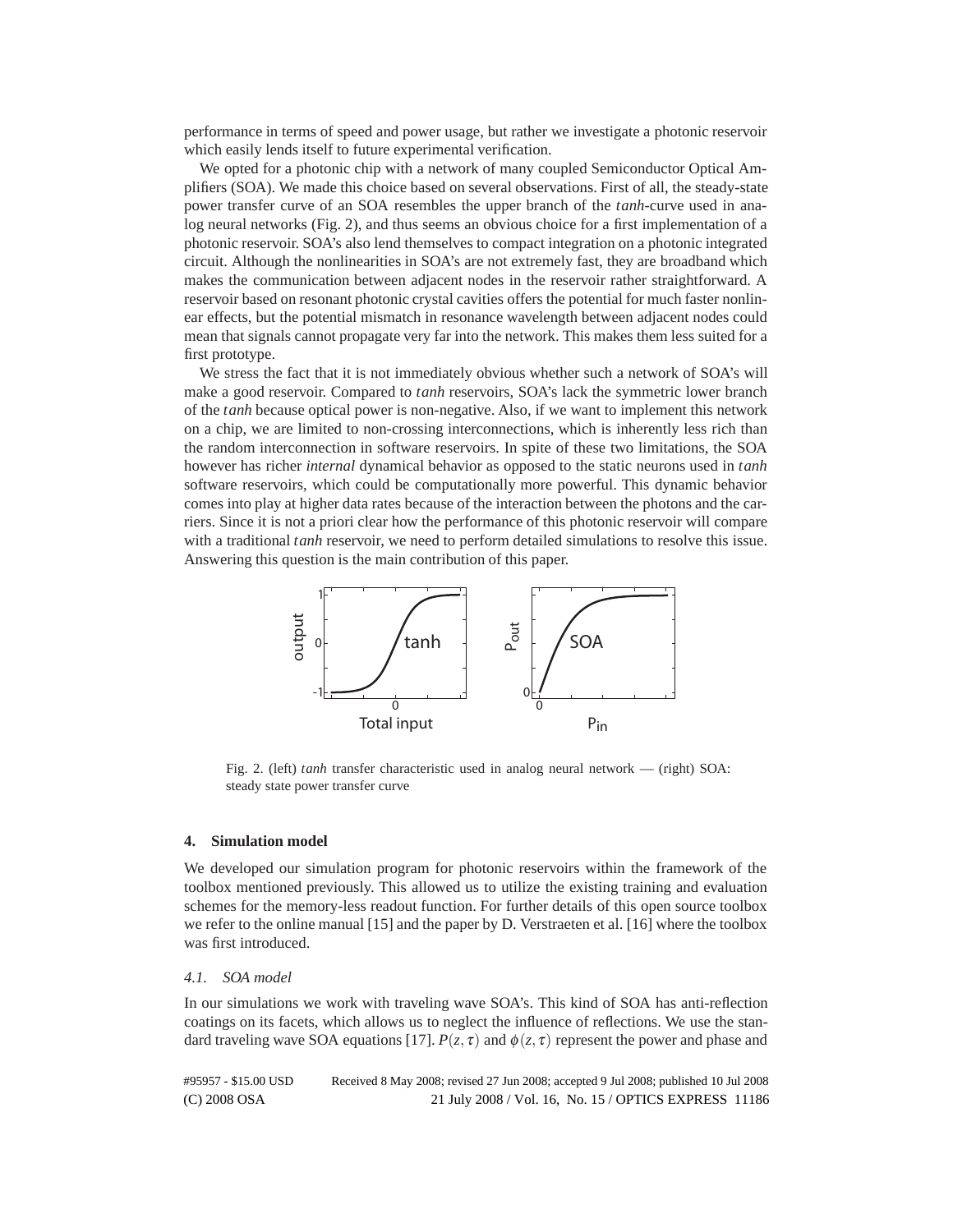when the internal losses are neglected, they can be calculated through equations 1 and 2:

$$
P_{out}(\tau) = P_{in} \exp[h(\tau)] \qquad (1)
$$

$$
\phi_{out}(\tau) = \phi_{in} - \frac{1}{2}\alpha h(\tau), \qquad (2)
$$

where  $\alpha$  is the linewidth enhancement factor and the reduced time  $\tau = t - z/v_g$  is measured in a reference frame moving with the light. The function  $h(\tau)$  is the gain  $g(z, \tau)$  integrated over the length *L* of an SOA (equation 3):

$$
h(\tau) = \int_0^L g(z, \tau) dz.
$$
 (3)

Its value can be calculated by the following ordinary differential equation:

$$
\frac{dh}{d\tau} = \frac{g_0 L - h}{\tau_c} - \frac{P_{in}(\tau)}{P_{sat}\tau_c} [\exp(h) - 1],\tag{4}
$$

where  $\tau_c$  is the spontaneous carrier lifetime,  $g_0$  the small signal gain and  $P_{sat}$  the saturation power of the amplifier. For the theory behind these equations we refer to the work by Agrawal et al. [17]. The values we typically use are  $\alpha = 5$ ,  $n_g = 3.75$ ,  $L = 500 \,\mu$ m,  $\tau_c = 300 \,\text{ps}$ ,  $g_0 =$  $6075 \,\mathrm{m}^{-1}$  and  $P_{\text{sat}} = 0.0211 \,\mathrm{W}$ . In this way the model approximates the steady-state curve of a physically realized IC SOA. We apply an extra loss of 6 dB to account for the internal losses.

To incorporate the longitudinal dependence of the gain, the equations can be solved for a concatenation of small sections of the SOA. Since the latter can be time consuming when working with large networks of SOA's, we work mainly with one section. Moreover, since reflections are neglected at this stage, we use unidirectional signal injection. This reduces the number of rate equations to be solved to one.

We neglect the influence of Amplified Spontaneous Emission (ASE) and the wavelength dependence of the semiconductor gain in this model. This means that we assume that the input signal itself will be strong enough to dominate the ASE and that we will only use light at one wavelength  $-1.55 \mu m$  in our experiments. To assess the robustness of the reservoir with respect to phase effects, we simulated the reservoir with different wavelengths and up to a 100 MHz frequency difference relative to  $1.55 \mu$ m, the behavior did not change noticeably. This is well in reach of some lasers [18].

#### *4.2. Topology and reservoir simulation*

The classical reservoir implementations with neural networks have random interconnection topologies. Since on a 2D optical chip waveguide crossings are best avoided, we investigated structures that can be realized without intersections. Two of those structures are depicted in Fig. 3. The left structure is a waterfall system which acts as a nonlinear delay-line. Although this feed-forward topology is relatively simple, it has already been successfully used to model nonlinear systems [19]. The other network has feedback connections on the sides in order to avoid crossings.

Every node in the network is modeled as an input–output system and therefore all the connections are also unidirectional. At every time instant two computational steps are taken. During the first step the internal state of every node is updated, while during the second step the outputs are transferred to the inputs they are connected to. The splitters and combiners are modeled as adiabatic and we kept the weights fixed for every node. Every connection can have a different delay and attenuation. The delays we used are compatible with delays on chips.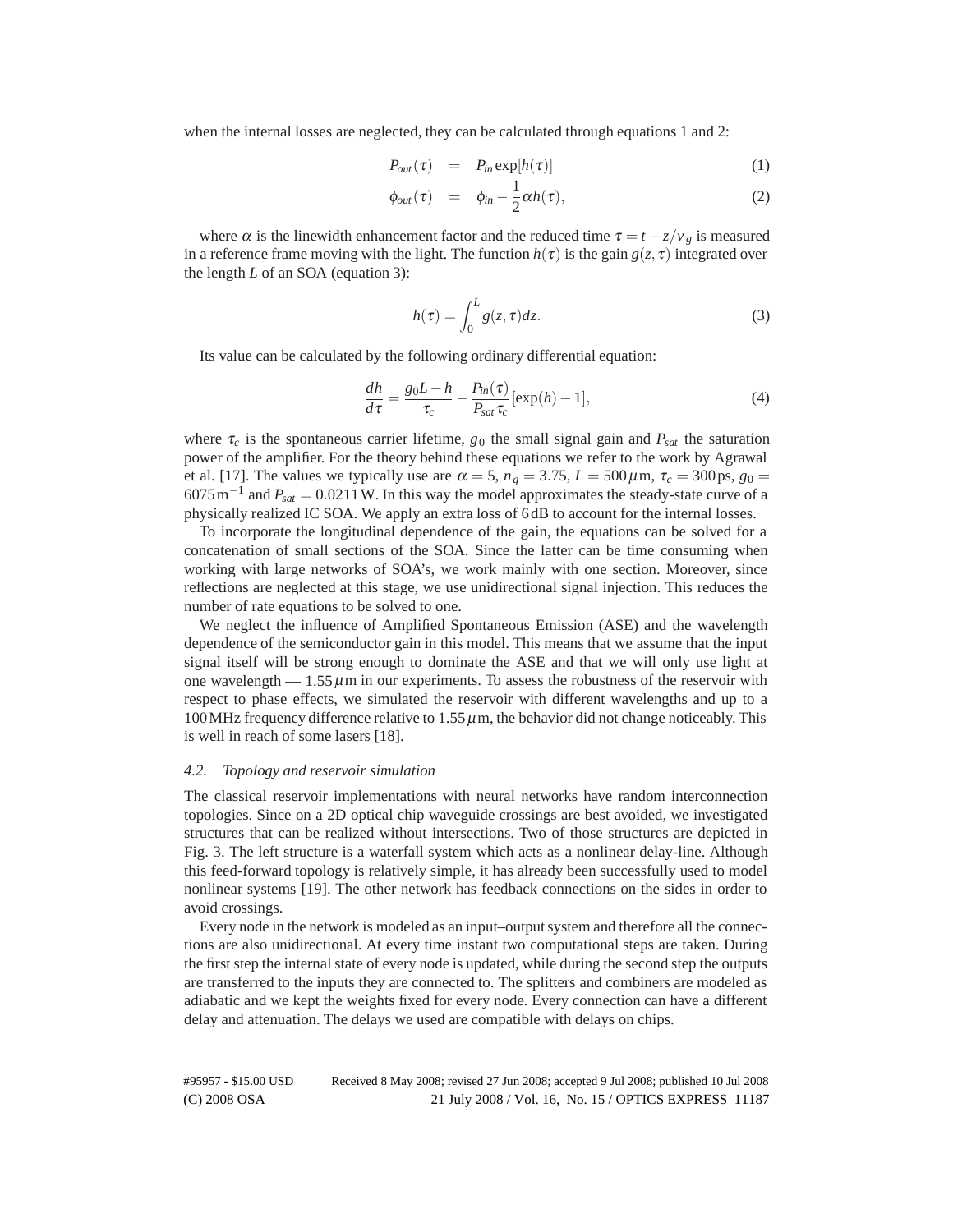

Fig. 3. Two topologies: (left) a feed-forward network – (right) a waterfall network with feedback connections (long dash) at the edges

## *4.3. Readout function*

The readout function is a memory-less linear combination of the instantaneous states of all the nodes, with weights which are determined during training. This is accomplished by minimizing  $\|Aw - B\|^2$  where *A* is a matrix holding all the node states, *w* is the weight matrix and *B* consists of all the desired outputs. The weights *w* can be found using the Moore-Penrose pseudo inverse. One problem with this solution is that it tends to overfit the training data and will perform worse on unseen data. A solution is to control the model complexity which can be accomplished by keeping the norm of the weights small. To keep the weights small, an additional penalty term, proportional to the weight's norm, is added as can be seen in equation 5:

$$
||Aw - B||^2 + \lambda ||w||^2
$$
 (5)

The value of the regularization parameter  $\lambda$  determines to what extent large weights are penalized as it keeps the norm of the weight matrix small. The weights themselves can be found in a single step using ridge regression, also called Tikhonov regularization [20]. The optimal value for  $\lambda$  is determined through cross-validation on a distinct validation set.

This is the basic structure of the simulation model. Next we will look at tasks that can be solved with these kind of networks.

## **5. Pattern recognition benchmark**

## *5.1. Task setup*

We will use a simple but non-trivial classification task as a first benchmark to demonstrate the potential of photonic reservoir computing. An example of this task is depicted in Fig. 4, which shows a result of an SOA reservoir with the topology shown in Fig. 3 (b) and a 2 dB node-tonode attenuation. This corresponds to the optimum of the blue curve in Fig. 5 for a reservoir with 25 SOA's and 6.25 ps delays between them. Through training by examples, the system has to be able to instantly distinguish between a rectangular and a triangular waveform. Moreover, if the input signal changes the system has to change its output as fast as possible. In Fig. 4 (a), an example of such an input is depicted. Figure 4 (b) shows the output that the system should generate: if the input is triangular, the output should be 1, if the input is rectangular it should return  $-1$ . Figure  $4(c)$  shows the state (i.e. their optical power level) of a few  $SOA's$  — chosen for illustrative purposes out of the network of 25 SOA's — as they are excited by the input,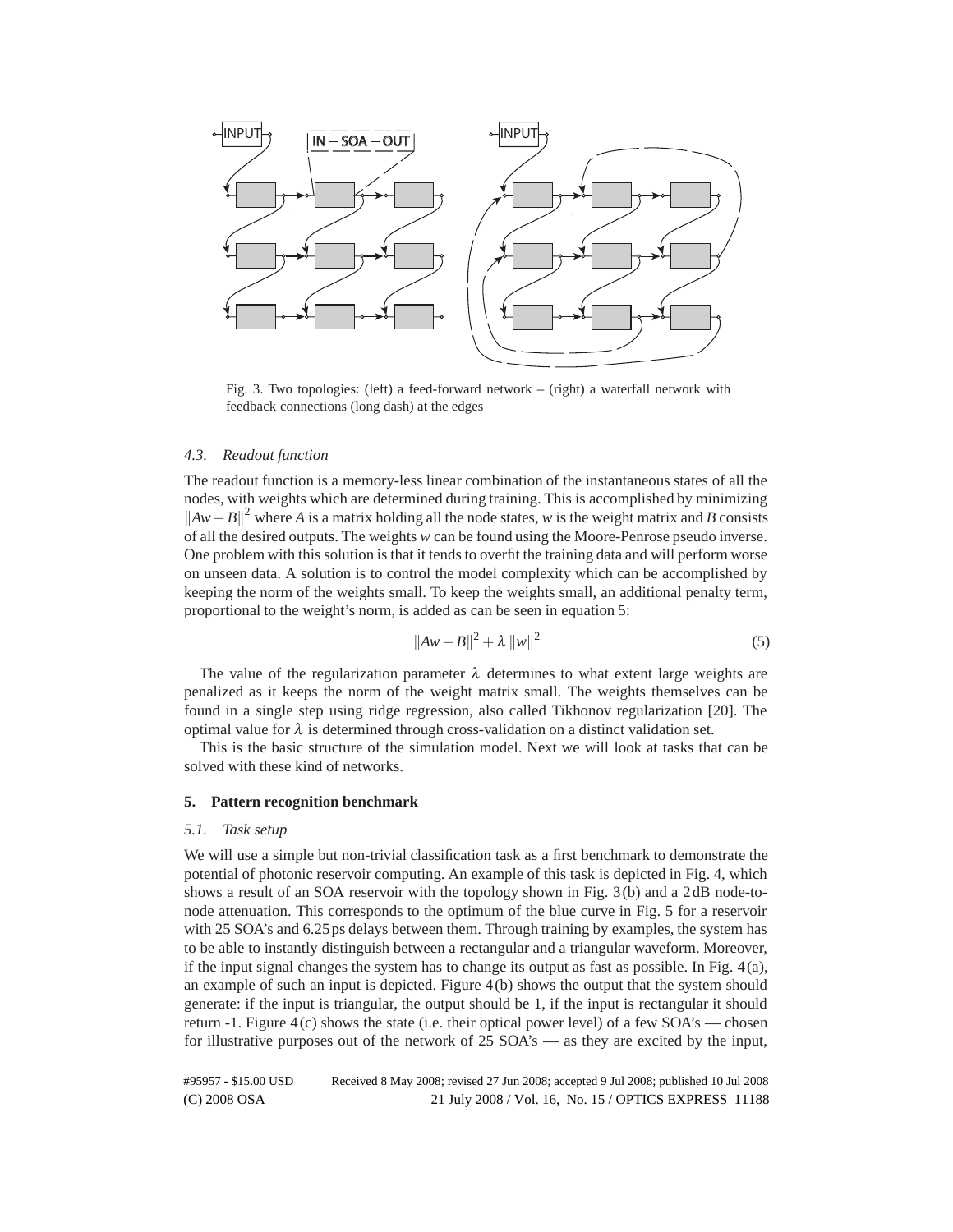while Fig. 4 (d) shows the result of the readout function. Note that the weights used by the offline readout function can be negative and in such a way negative outputs can be realized. (As mentioned before, we envisage this training and readout in a first stage to be done off-line by an electronic chip). Figure 4 (e) shows the final output of the system, obtained by applying a sign function on the result of the linear combination. In the example the system manages most of the time to generate the desired output, barring some discrete spikes.



Fig. 4. Pattern recognition task: a) Input signal with different transitions between the rectangular and triangular waveform b) desired output c) state (i.e. optical power level) of some of the reservoir nodes d) The approximation (blue) of the desired output (black) by the readout function, e) final output of the system (red)

Figure 4 shows only qualitatively how the reservoir performs. We will now proceed to give more a quantitative evaluation of the behavior of the reservoir.

#### *5.2. Error rate*

We now calculate the error rate of different photonic reservoirs on the classification task described earlier. For this, we proceed as follows. Choosing a certain reservoir, we first train the weights of the readout function using an input signal of length 100 ns, together with its desired output. Afterwards, the weights are kept fixed, and a new, different input signal of length 100 ns is presented to the reservoir. The output of the system is compared to the correct desired output, and an error rate is defined as the percentage of time that the reservoir gives an incorrect answer.

In Fig. 5 (a), we plot the error rate for the two photonic topologies from Fig. 3, with 25 SOA's, as a function of the globally set attenuation in the connections.

This is an important parameter, as it allows us to tune the system to the dynamic regime at the edge of stability, where the computational power is the largest. In a practical implementation, instead of tuning the loss in the connections, we can obtain a similar effect by tuning the pump level of the SOA's.

The best result is obtained using feedback in the system and corresponds to an error rate of 2.5%. We see that if the attenuation in the system gets too small, the error rate increases dramatically for the feedback network, as its dynamics become too chaotic.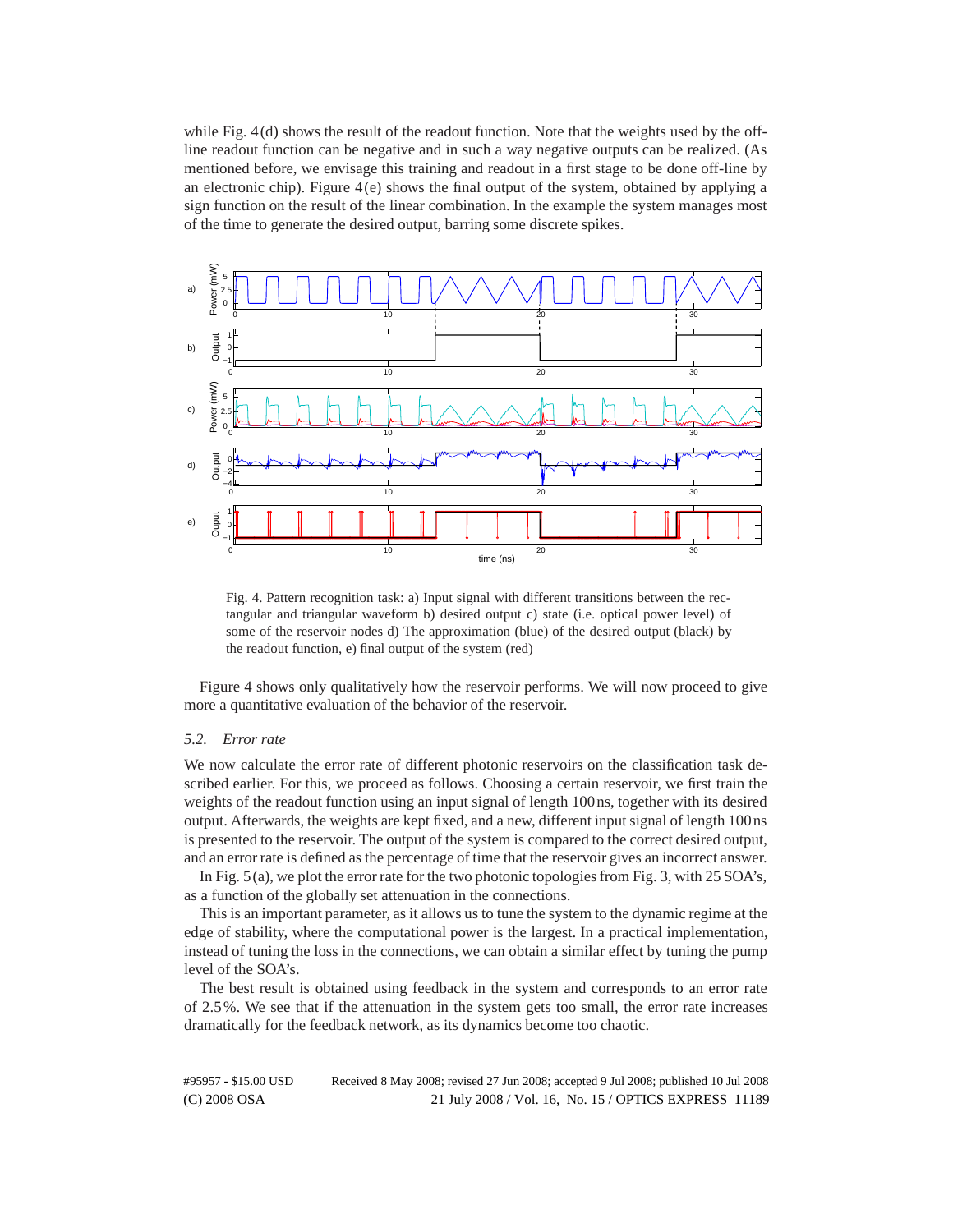The vertical lines are error bars, which show the standard deviation on the reservoir performance over ten runs. The variation comes, for the photonic reservoirs, from different input signals with different transitions at different instants. The *tanh* networks have an extra variation source because they are randomly created.

In Fig. 5 (b), we compare a feedback reservoir with SOA's to the classical *tanh* reservoirs, each with 25 nodes. The classical *tanh* reservoirs have a random interconnection topology with random Gaussian distributed weights, as opposed to the SOA–feedback network which has the rather symmetric topology of Fig. 3(b) and the same *positive* weights for all its connections. This time we use the spectral radius  $(\rho(\cdot))$  as a measure for the dynamics in the system (so the curve for the SOA network with feedback is the same in fig.5a and 5b, but plotted against a different parameter.) The spectral radius is the largest absolute eigenvalue of the connection matrix *C*, containing all the gain and loss in the network and is an often used parameter in the field of reservoir computing. In a linear network, a spectral radius smaller than one means the network is stable, a value larger than one means thats its state will go to infinity. For the nonlinear *tanh* reservoir which is locally linear around the origin, a spectral radius larger one than will lead to a wildly oscillating, locked up or even chaotic system. The interesting dynamical region, the edge of stability, holds for spectral radii just below one. Although our network is nonlinear, we can still use this as an approximation, where the spectral radius acts as an upper estimate, since smaller input powers experience the strongest gain in an SOA. In the SOA network the connection matrix C contains the total gain and loss from every node to every other node. The total loss is determined by the weights of the in- and output couplers of every SOA and the losses in the waveguides in between the SOA's; as for the gain of every SOA, the value obtained when linearizing its gain around zero power, where it is highest, is used. The time delays are neglected in this calculation. For a connection matrix *C* with eigenvalues  $\lambda_i, \ldots, \lambda_n$ this leads to the following spectral radius calculation:

$$
\rho(C_{lin(\langle 0 \rangle)}) = \max_{1 \le i \le n} |\lambda_i| \tag{6}
$$

The *tanh* reservoir appears to behave better for small spectral radii, which corresponds to a more linear operation of the nodes, with an optimum error rate around 3.5%. As soon as the spectral radius gets too high, the system becomes chaotic which explains the large error bars and poor mean performance. The optimal regime for these tanh reservoirs seems to extend from the edge of chaos into the stable regime for this task. The same holds for the photonic reservoirs but they have a clear minimum error value of only 2.5%, and this is obtained for a spectral radius around 0.5.

It is remarkable that the photonic reservoir with feedback is slightly better than the *tanh* reservoir for this task, considering the simple photonic topology used. One explanation for this is the different response of an SOA to different rise times. The rectangular waveform rises faster than the triangular one, causing a depletion of the carriers in the SOA. This can be seen in Fig. 4 (c), where peaks appear whenever the rising edge of the rectangular waveform passes through an SOA.

This result indicates that the poorer connectivity and lack of a symmetric lower branch in the transfer characteristics are more than compensated by the richer internal dynamics of the nodes.

Finally, in Fig. 6 we plot the error rate as a function of reservoir size. We see that the performance improves with larger reservoirs, although there is no longer a significant improvement beyond 25 nodes.

We also tested the photonic reservoir on two other benchmark tasks. One task evaluates the memory capacity of the network, the other was the identification of a nonlinear ARMA task [21]. Here too, the results are promising and will be published elsewhere.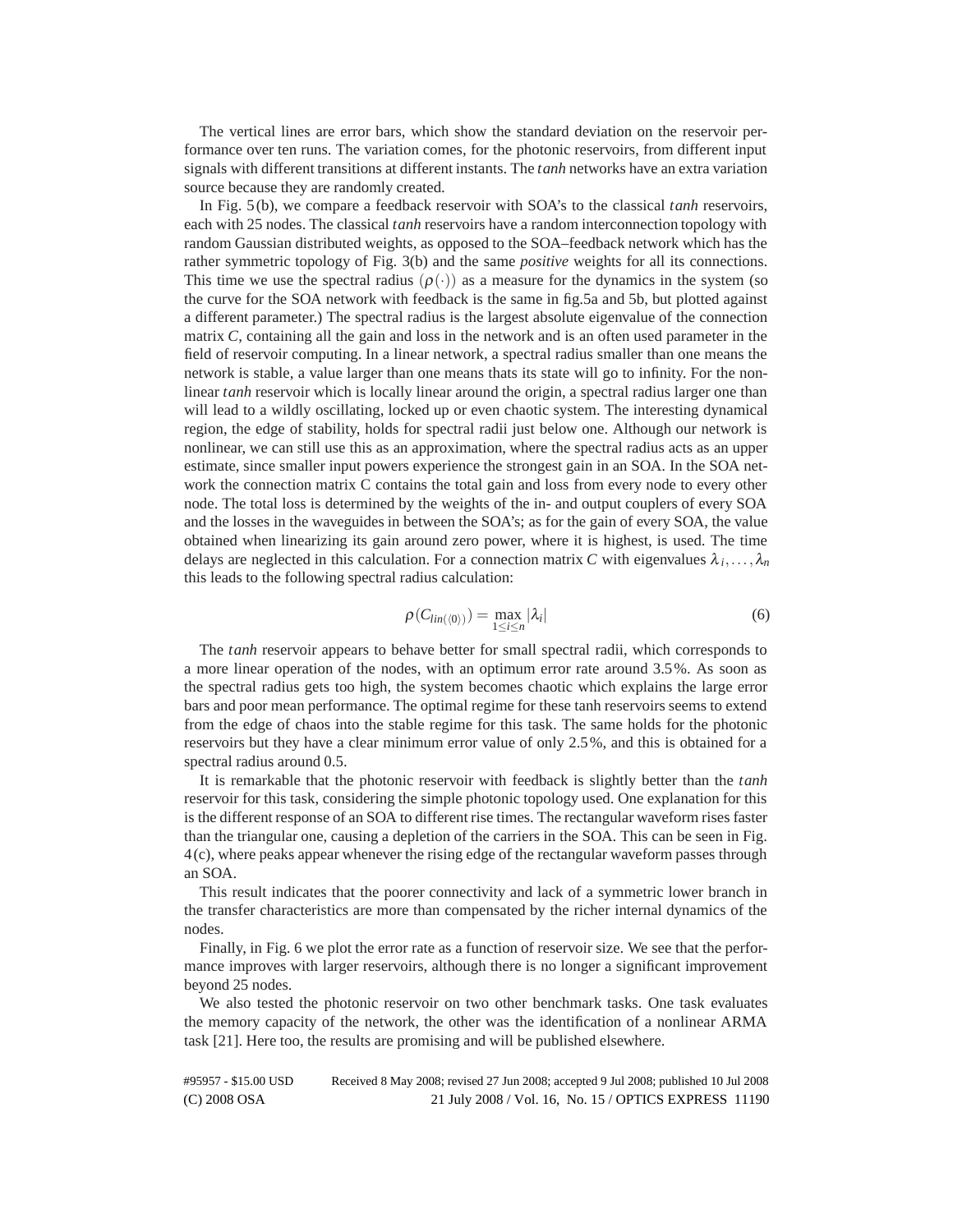

Fig. 5. Results with a signal frequency of 0.5GHz, simulation time: 100 ns, amplitude power: 5mW, delay: 6.25 ps, 25 nodes: (left) – photonic reservoirs with and without feedback, (right) – classical reservoirs versus photonic reservoirs with feedback



Fig. 6. This figure shows the influence of the reservoir size on the performance of the classical and photonic reservoirs with feedback.